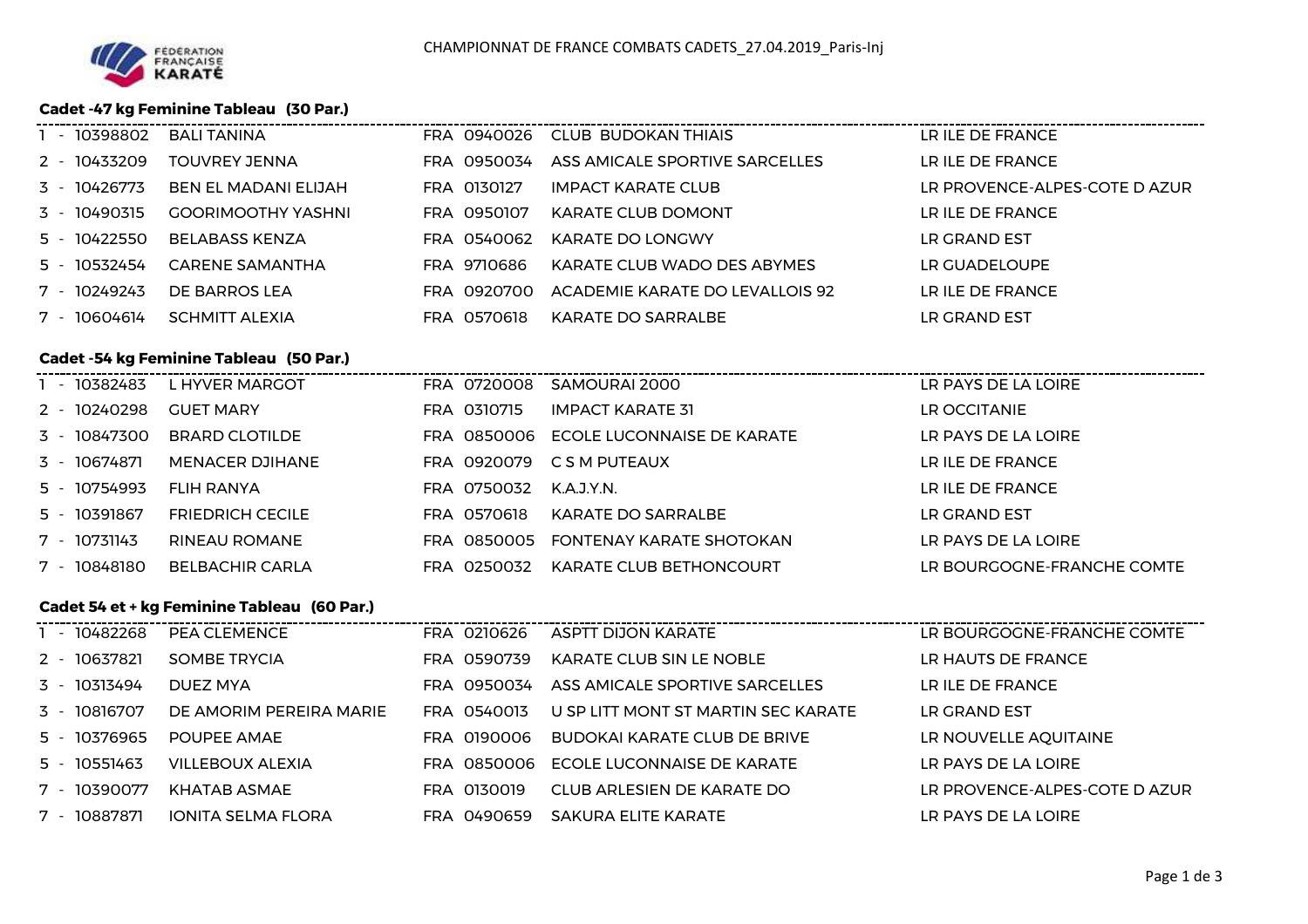## **Cadet -52 kg Masculin Tableau (53 Par.)**

| 1 - 10452565 | <b>EBLIN RUBEN</b>                             |             | FRA 0940026 CLUB BUDOKAN THIAIS            | LR ILE DE FRANCE              |
|--------------|------------------------------------------------|-------------|--------------------------------------------|-------------------------------|
| 2 - 10467449 | HELLAL AHMED EL AMINE                          | FRA 0950037 | A D B KTE GARGES                           | LR ILE DE FRANCE              |
| 3 - 10628534 | <b>COSTET LOUIS</b>                            | FRA 0540018 | <b>COS VILLERS KARATE</b>                  | LR GRAND EST                  |
| 3 - 10671392 | <b>COTS NATTAN</b>                             | FRA 0190006 | <b>BUDOKAI KARATE CLUB DE BRIVE</b>        | LR NOUVELLE AQUITAINE         |
| 5 - 10344555 | <b>MECHIN KENZO</b>                            | FRA 0420623 | SEIGYO KARATE CLUB DE CELLIEU              | LR AUVERGNE-RHONE ALPES       |
| 5 - 10465906 | LAWANI MARC                                    | FRA 0950681 | ATHLETIC KARATE ARNOUVILLE                 | LR ILE DE FRANCE              |
| 7 - 10610182 | <b>AZEBOUCH MADRISS</b>                        | FRA 0690700 | <b>FUDOSHIN</b>                            | LR AUVERGNE-RHONE ALPES       |
| 7 - 10387039 | <b>MATOS MATHIEU</b>                           | FRA 0540010 | ARTS MARTIAUX DU TOULOIS                   | LR GRAND EST                  |
|              |                                                |             |                                            |                               |
|              | <b>Cadet -57 kg Masculin Tableau (51 Par.)</b> |             |                                            |                               |
| 1 - 10443697 | <b>TADJER ZINEDINE</b>                         |             | FRA 0950086 AMICAL CLUB SPORTIF CORMEILLAI | LR ILE DE FRANCE              |
| 2 - 10389078 | <b>PEYSSON JULIEN</b>                          | FRA 0950086 | AMICAL CLUB SPORTIF CORMEILLAI             | LR ILE DE FRANCE              |
| 3 - 10497929 | <b>BALI HICHEM</b>                             | FRA 0600012 | U S C KARATE SHOTOKAN                      | LR HAUTS DE FRANCE            |
| 3 - 10272125 | LOUESSARD PIERRE ANTOINE                       | FRA 0910608 | <b>SAINT MICHEL SPORTS</b>                 | LR ILE DE FRANCE              |
| 5 - 10249422 | <b>LEMAIRE LOIC</b>                            | FRA 0130635 | DE BARROS KARATE CLUB                      | LR PROVENCE-ALPES-COTE D AZUR |
| 5 - 10369198 | <b>FALCO ENZO</b>                              | FRA 0380049 | USJC SECTION KARATE                        | LR AUVERGNE-RHONE ALPES       |
| 7 - 10280215 | SOUSSAN VICTOR                                 | FRA 0060060 | K CL SHOTOKAN MONACO                       | LR PROVENCE-ALPES-COTE D AZUR |
| 7 - 10475889 | PERRUCHOT ALEXIS                               | FRA 0850005 | FONTENAY KARATE SHOTOKAN                   | LR PAYS DE LA LOIRE           |
|              |                                                |             |                                            |                               |
|              | Cadet -63 kg Masculin Tableau (55 Par.)        |             |                                            |                               |
|              | 1 - 10525307 ENNASRI YASSINE                   |             | FRA 0300674 ECOLE GARRIGUE KARATE DO       | LR OCCITANIE                  |
| 2 - 10270443 | <b>NGUYEN LEO</b>                              |             | FRA 0950107 KARATE CLUB DOMONT             | LR ILE DE FRANCE              |
|              |                                                |             |                                            |                               |

| 3 - 10801849 | ASSEMAT HUGO        | FRA 0540062 | KARATE DO LONGWY             | LR GRAND EST               |
|--------------|---------------------|-------------|------------------------------|----------------------------|
| 3 - 10346313 | FANGUIMACHE MATHIAS | FRA 9740685 | ASS CTRE ETUDE KARATE SALINE | LR REUNION                 |
| 5 - 10751183 | NDAO SASSY          | FRA 0250635 | CLUB SAUVEGARDE DE BESANCON  | LR BOURGOGNE-FRANCHE COMTE |
| 5 - 10345307 | <b>DERIC LENNY</b>  | FRA 0950681 | ATHLETIC KARATE ARNOUVILLE   | LR ILE DE FRANCE           |
| 7 - 10637454 | ZIELINSKI ALEXANDRE | FRA 0590194 | KARATE CLUB DE CONDE         | LR HAUTS DE FRANCE         |
| 7 - 10350764 | TRAN YANN           | FRA 0950107 | KARATE CLUB DOMONT           | LR ILE DE FRANCE           |